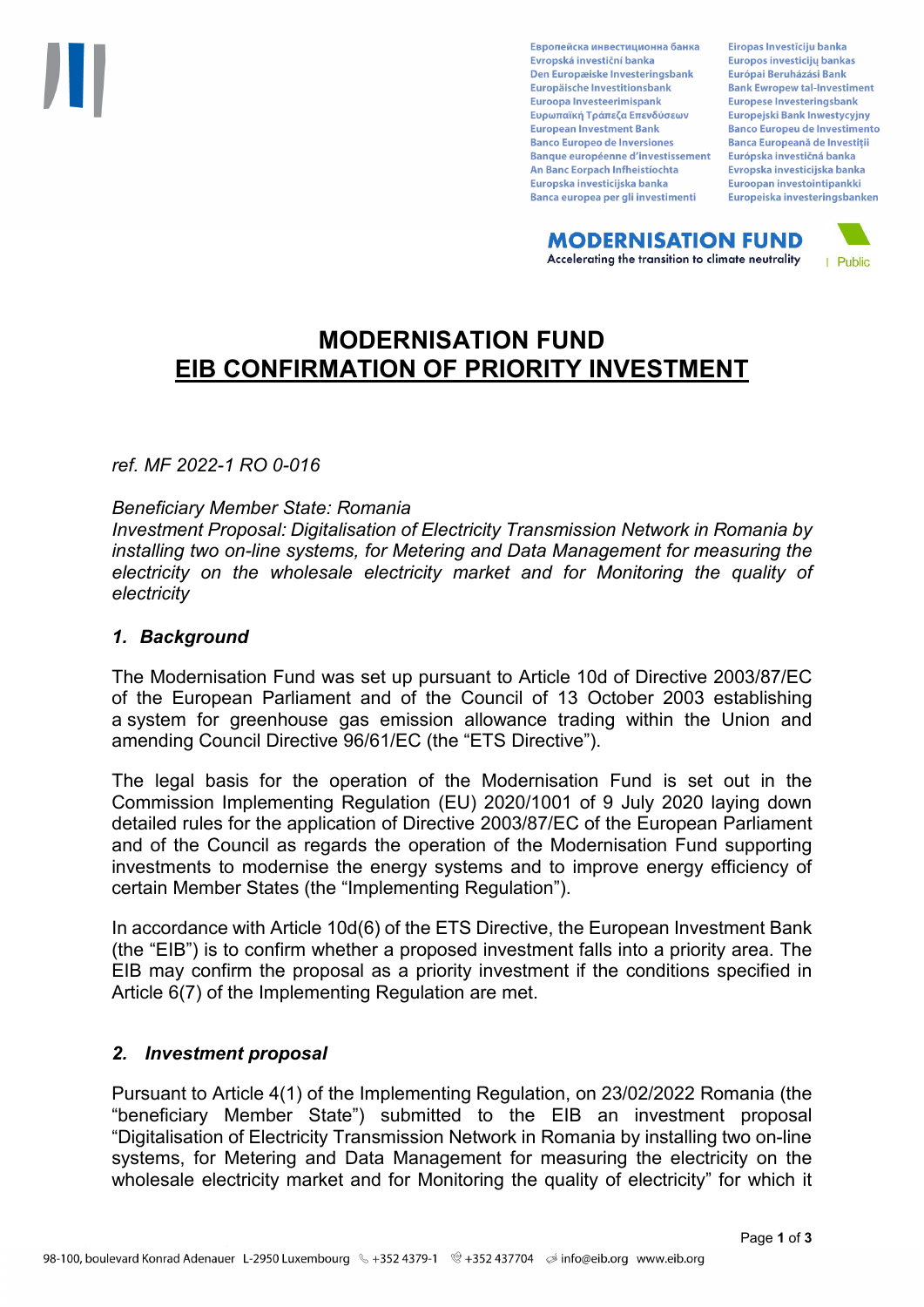

envisages a contribution from the Modernisation Fund (Modernisation Fund reference number MF 2022-1 RO 0-016).

The investment concerns the installation of a metering and data management system for measuring electricity on the wholesale electricity market as well as a power quality monitoring system that will be integrated into the smart grid platform of the Transmission System Operator.

The beneficiary Member State has requested funding of EUR 18 251 593,18 for a disbursement under the proposed project.

The main objective of the investment is to modernise the transmission system, support the digitalisation of the Romanian energy system as well as to improve the quality and security of power supply.

The project is aligned with the objectives set out in the National Energy and Climate Plan (NECP) for Romania with regards to the internal energy market dimension.

## *3. Compliance with the conditions for priority investment*

- a) The beneficiary Member State has demonstrated that the investment complies with the requirements laid down in Article 10d(1) of the ETS Directive as it supports the modernisation of the energy system and it is in line with the objectives and measures set out in its NECP.
- b) According to the information provided by the beneficiary Member State and pursuant to Article 10d(2) Directive 2003/87/EC, the investment is considered as a priority investment as it falls under the priority area "modernisation of energy networks".
- c) The beneficiary Member State has sufficient funds available for the requested disbursement according to the statement of the available funds referred to in Article 5(1) of the Implementing Regulation and after deduction of any amounts to be disbursed for investments already confirmed in accordance with Article 6(9) of the Implementing Regulation.
- d) The beneficiary Member State has provided evidence that the investment proposal does not constitute State aid within the meaning of Article 107(1) of the Treaty on the Functioning of the European Union.
- e) The beneficiary Member State has confirmed in writing that the investment complies with any other applicable requirements of Union and national law.
- f) According to the information provided by the beneficiary Member State, the amounts requested from the Modernisation Fund are not intended to cover the same costs of the investment as those financed by another Union or national instrument.